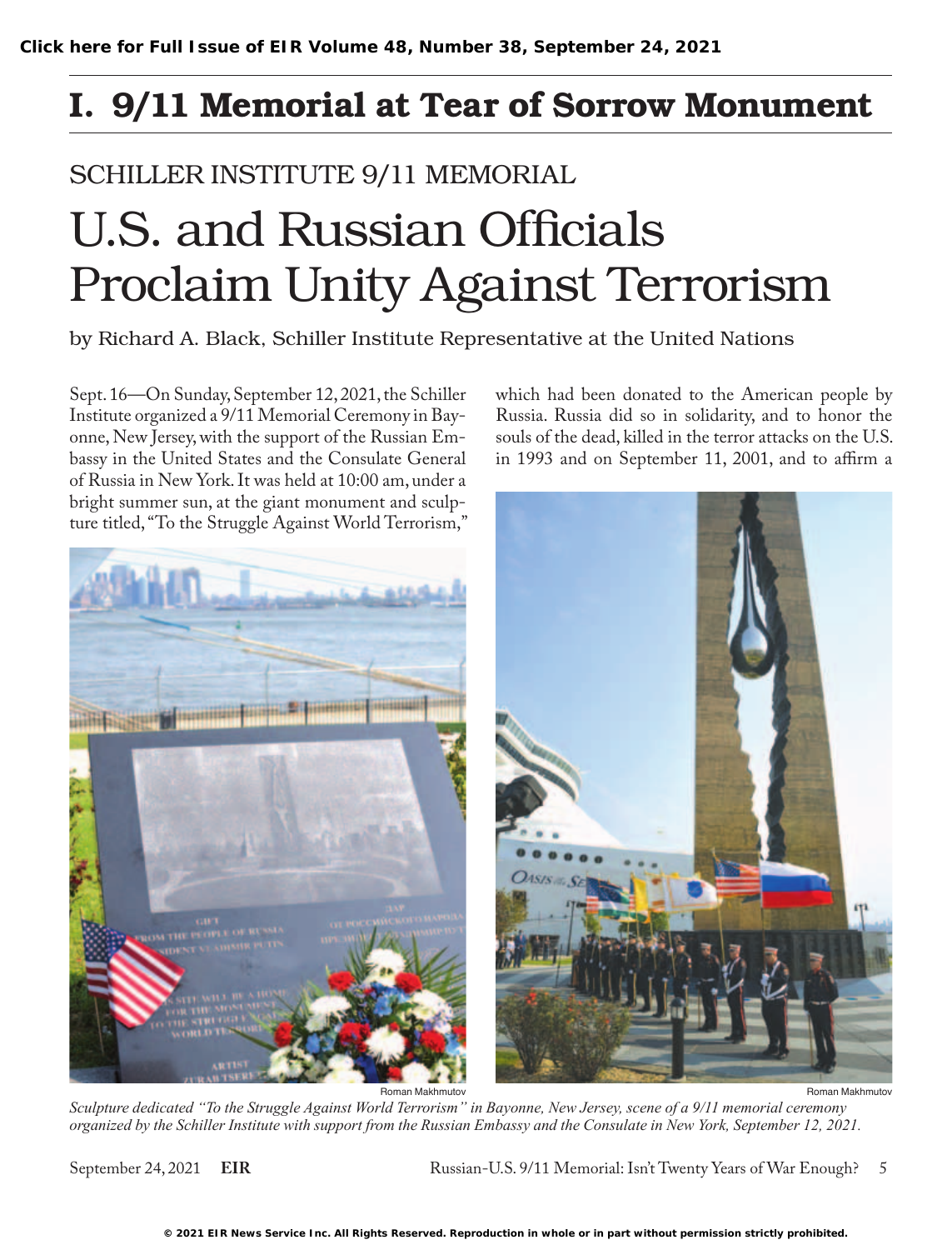



*The Schiller Institute NYC Chorus, directed by Diane Sare (left); bass Kevin Maynor is at right.*

Roman Makhmutov

profound unity between the Russian and the American people.

The sculpture is located in Harbor View Park, on the dockside at the tip of the peninsula in northeast Bayonne, overlooking the waters at the entrance to New York Harbor. It is within direct sight of the location in Manhattan of the Twin Towers. At the time of the attacks on the Twin Towers, Bayonne's police, fire, security, and other forces, including citizen volunteers, rushed into action to rescue people by boat, including transporting many from Manhattan to safety across the bay.

The sculpture rises 100 feet in height and is clad in bronze. Suspended within the sculpture is a huge Tear of Sorrow, 40 feet long, weighing 40 tons, all of steel. It can be seen by far-distant ships as they begin their approach to New York Harbor.

The ceremony began with welcoming remarks by Michael Pelliccio, of the Bayonne Fire Department, who performed the role of Master of Ceremonies:

I'd like to welcome everyone here to the ceremony to commemorate the 20th Anniversary of the September 11 attacks. Today, we remember all of those lost that day, and all of those lost to terrorism around the world, and once again, we remember and embrace our two nations, the United States and Russia in their commitment and solidarity and friendship in the struggle against world terrorism.

The Memorial ceremony was addressed by many leading American and Russian officials, by representatives of the 9/11 families, of Schiller Institute President Helga Zepp-LaRouche, and by leaders of Police and Fire Departments. The renowned New York City Police Dept. Ceremonial Unit Color Guard was joined by the City of Bayonne Police and Fire Departments' Color Guards to open the ceremony with the Presentation of the Colors.

The extraordinary music focused the mind during this solemn occasion, provided by both the Schiller Institute NYC Chorus and by two soloists. The program was opened by the singing of the U.S. national anthem, followed by, in Russian, the national anthem of the Russian Federation. During the proceedings, bass Kevin Maynor sang the spiritual, "On My Journey Now: Mt. Zion," made well known by the great American singer and political activist Paul Robeson; and "The Song of the Volga Boatmen," the traditional Russian song of struggle and determination. Police officer Kevin Shaw, a member of the New York City Police Dept. Ceremonial Unit Color Guard, sang "God Bless America," the now-traditional song by Irving Berlin.

The powerful impact of this unfolding public tribute on the heart—with large American and Russian flags in parade side by side—can be seen in the opening description in the press coverage on Sept. 13th, in one of Russia's largest daily newspapers, *Komsomolskaya Pravda*: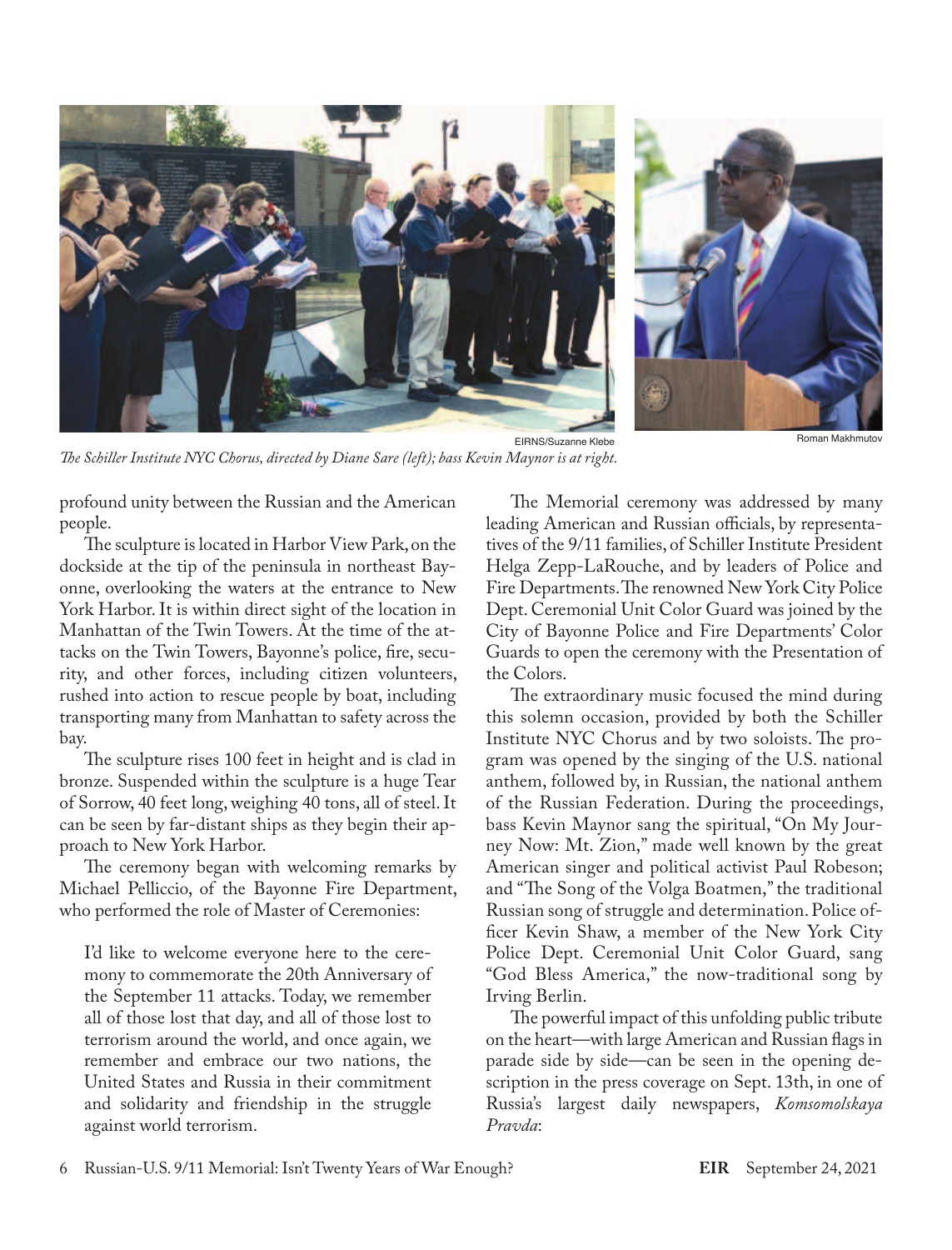

*The New York City Police Dept. Ceremonial Unit Color Guard, joined by the City of Bayonne Police and Fire Departments' Honor Guards, present the national flags of the Russian Federation and the United States.*

To see the Russian and American flags flying together has been an almost impossible task in recent years. Nevertheless, Moscow and Washington have common interests, common values, and common memory. Not only in our countries, but throughout the civilized world, they remember the mournful date—the 20th anniversary of the terrorist attacks in the United States.

Schiller Institute President Helga Zepp-LaRouche, in her message to the Memorial, made a sharp point of both the urgent humanitarian necessity for the U.S. and Russia to join together now with other nations to help Afghanistan to re-build on an emergency basis—after 40 devastating years of war—and a sudden, new opportunity for the U.S. and Russia, as great sovereign states, to reclaim their common purpose:

Let us therefore use the coincidence of the end of 20 years of war and the commemoration of the 20th anniversary of 9/11 for the solemn commitment to regard terrorism, hunger, and underdevelopment as the enemies of mankind, and not each other. Let us replace the era of geopolitics with an era of achieving the common aims of mankind. It is not an idle hope that the human species, as the only one that has proven through its existence that creativity is that quality which can transcend all seeming limitations, will soon leave conflict, aggression, and war behind it, and that we become truly human. Let us be inspired by the lofty ideal of man as it is expressed in the great art of the composers, poets, painters, architects, and sculptors, such as the creator of this Teardrop Memorial, around which we gather today.

#### **'There Can Be No Justice without Truth—the Whole Truth'**

Terry Strada, chairwoman of 9/11 Families and Survivors United for Justice Against Terrorism, and Kirk Weibe, former Senior Analyst at the National Security Agency and whistleblower, addressed the ongoing battle to unveil the long-suppressed truth of the role of the Kingdom of Saudi Arabia, of the United Kingdom, and of a treasonous apparatus within the U.S. intelligence agencies in planning and financing the 9/11 attacks. On the evening of September 11, the first release of declassified documents was made by the Biden Administration, after President Biden, under pressure from the 9/11 families to do so, announced on September 3, that he will expedite this over the next six months.

Strada has led the battle for full disclosure and accountability for the last two decades. Her husband Tom was killed in the Twin Towers atrocity. She addressed the Memorial Ceremony by telephone, stating:

The question I keep asking myself is "How safe are we since the September 11th attack?" In some ways we are safer … but we need to do more. And where we have failed has been to ever really, fully disclose the role that the Kingdom of Saudi Arabia played in murdering our loved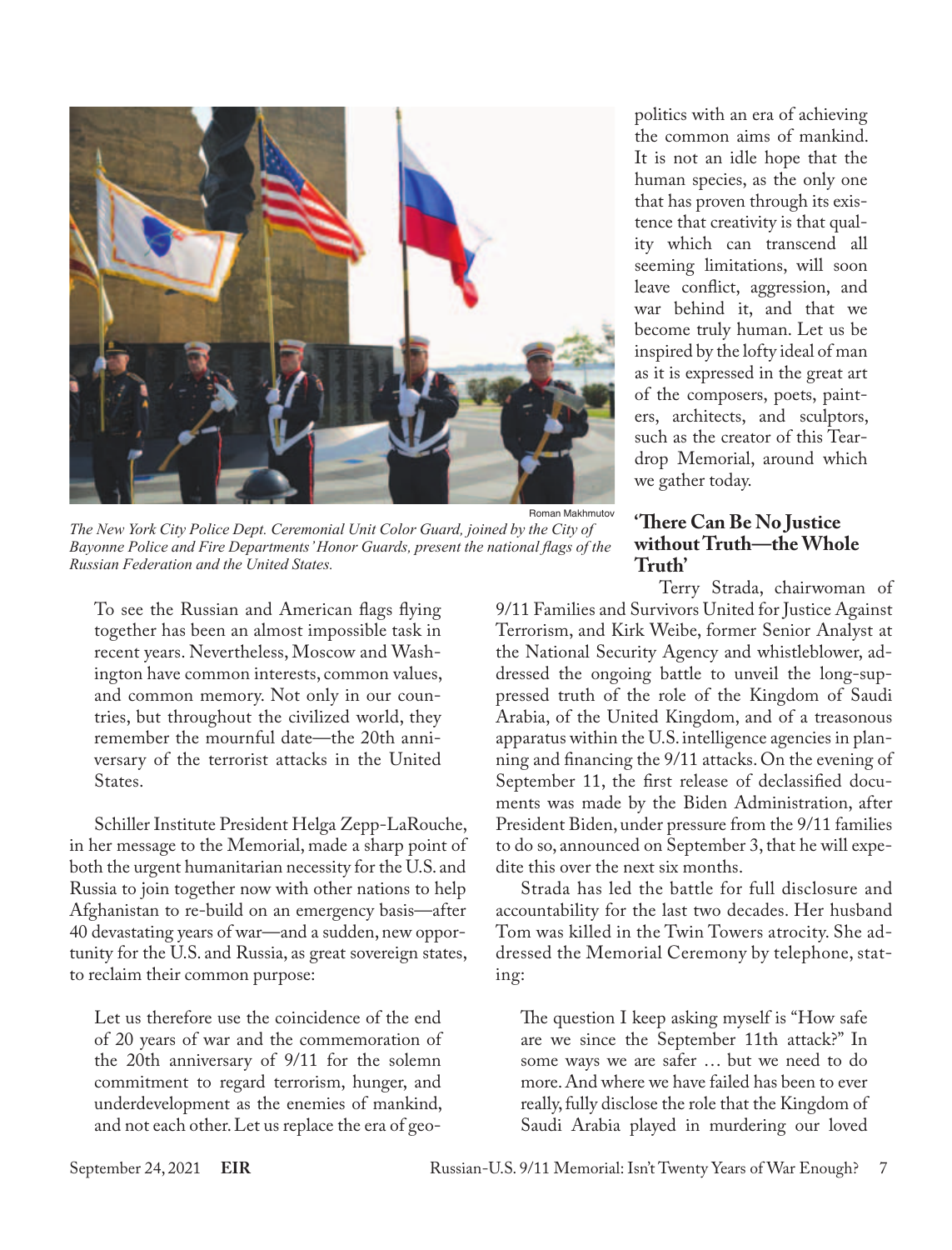

*Kirk Wiebe (left), shaking hands with Russian Consul General Sergey Ovsyannikov. Behind them is Counselor Fedor Strzhizhovskiy of the Russian Mission to the UN (obscured), Maria Shakirova, Chief of Protocol of the Russian Mission to the UN, and Richard A. Black, Schiller Institute.*

ones … and also propelling us into wars that went on for decades.

We are getting closer to that truth. Today, even, new news has come out that there is new declassification of documents that show a clear connection to the Kingdom of Saudi Arabia and the terrorist attacks of September 11th. This work is so important. This nation needs to do a better job…. So, while we stand here, remembering, and paying honor—and I'm so grateful that you're all there today doing that—keep in mind there is more work to do, and we will prevail.

Kirk Wiebe, a leader in the Veteran Intelligence Professionals for Sanity (VIPS) with the highestranking expertise in international counter-intelligence, demanded that the government-suppressed truth concerning the origins of the 9/11 attack be forced to light:

I am here—like you—to remember the victims of 9/11 and their families and to thank our Russian friends for such a wonderful monument to their memory. I remember that terrible day like it was yesterday. Indeed, we all remember what we were doing when the realization set in that we were under attack and the agony of knowing that thousands were hurt or were dying in the process.



*Sharon Nadrowski, President, Bayonne Municipal Council; and Keith Weaver, Chief, Bayonne Fire Department.*

I am also here to recognize the efforts of the 9/11 families to reveal the truth—the whole truth and nothing but the truth about the events surrounding that tragic day. Let me suggest that you do NOT trust the 9/11 Commission Report as being complete. It is not. Certain information was given to that Commission that was purposefully omitted. There can be no justice without truth—the whole truth.

A moment of great emotion was reached when Wiebe directly addressed—*in fluent Russian*—the Russians present from the Russian Consulate and Mission to the UN, saying: "*Dorogie Russkiye druz'ya*…." ("Dear Russian friends....") Out of respect and joyous surprise, the Russian diplomats all quickly rose from their seats in unison. Standing, listening intently, they listened as Wiebe said (translation):

#### Dear Russian Friends,

I would like to say the following: We are all gathered here in an atmosphere of brotherhood, friendship, and—yes—love. We Americans sincerely thank you for such a wonderful, beautiful, and inspirational monument—a memorial to all those who died or were wounded on that tragic day 20 years ago. Know that we constantly stand with you as fellow journeymen in the fight for truth and in the fight against terrorism. Thank you for your attention.

The sincere and fervent solidarity of mission—built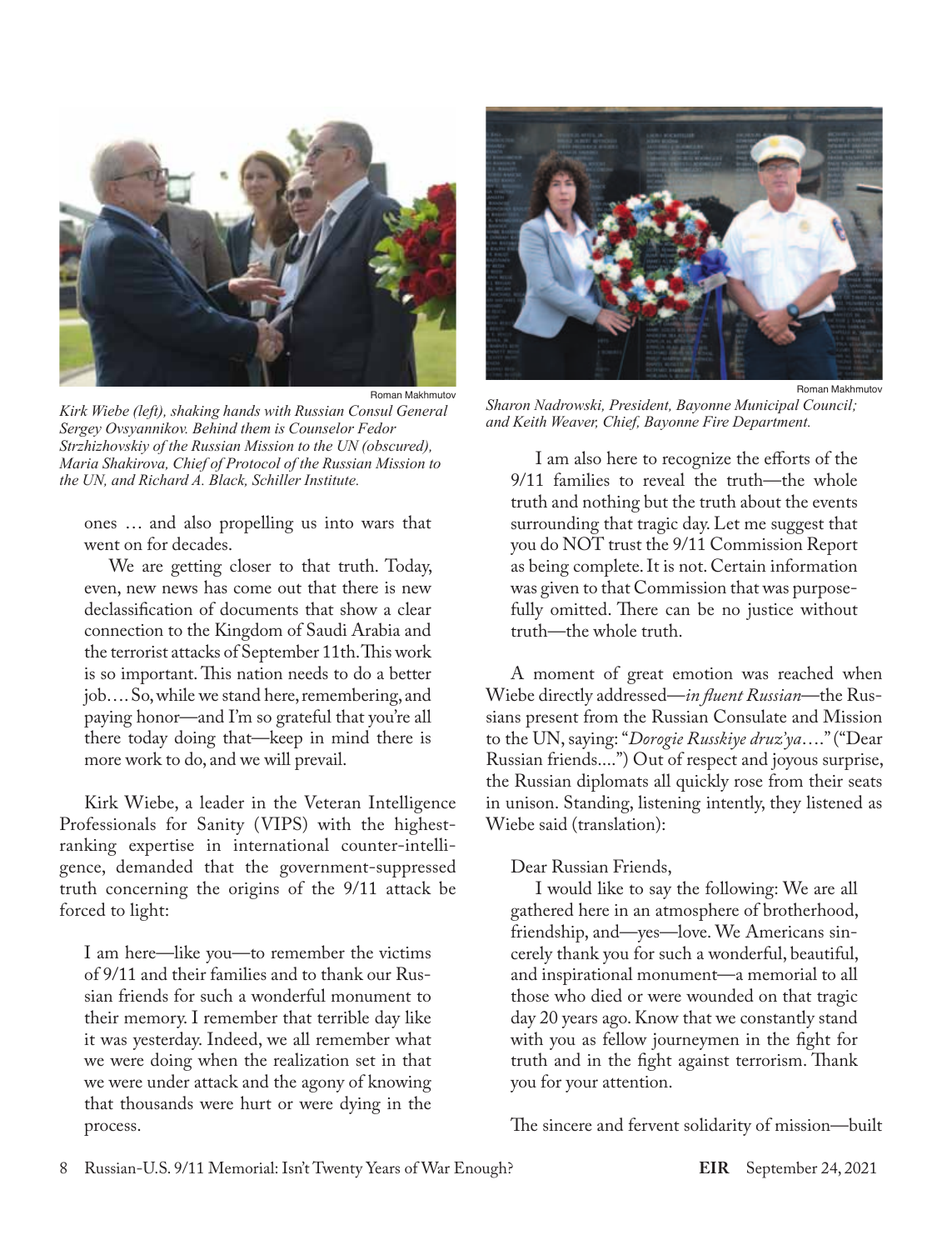

*Sergey Ovsyannikov, Consul General, Russian Consulate in New York.*

over decades and shared between the American and Russian officials present—gripped all of the assembled participants. That solidarity of mission stood brightly in stark contrast to the contrived, anti-Russian rhetoric spewed in recent years from the U.S. political parties and from corrupt U.S. intelligence agency circles, which have been stained and stamped with the British imperial outlook.

#### **President Putin's Pledge: 'So Shall We Defeat Terrorism Together'**

The coming together of American patriots and Russian government officials, on this past weekend's 20th anniversary of the 9/11 attack, to re-affirm their bonds in the struggle against world terrorism, has its roots early, within the months immediately after the 2001 attack. The famous Russian sculptor, Zurab Tsereteli, and the Russian government made an offer in 2002 to then-Mayor of Bayonne, Joe Doria, "to show sympathy with the United States and its citizens, and to register a human response to the inhuman acts of terror," as Mayor Doria recalled in a 2015 interview. The offer was to construct a great monument designed, paid for, and built by Russian citizens, in sympathy with and support of the Americans who had lost loved ones in the terror attack. Construction of the "Tear of Sorrow" monument began in 2005.

President Vladimir Putin of Russia flew to Bayonne to join in the laying of the cornerstone of the monument. In his very personal remarks—with Bayonne Mayor Doria at his side—President Putin said, in part:

We are here today to lay the cornerstone of a memorial dedicated to the victims of the September 11th terrorist attacks in 2001. At that time four years ago, the criminals thought they would plunge America and all civilized humanity into chaos. They were wrong. On the contrary, we became more united than ever, and we created an actively functioning anti-terrorist coalition. I fully agree with you, Mr. Mayor—just as we vanquished fascism, so shall we defeat terrorism together.

Further, President Putin stated,

I felt bound to give my support to the initiative proposed by Russian and American citizens to build a monument here to the victims of the 2001 terrorist attacks in New York. This is not just because Russia, perhaps more than any other country, sympathizes with you and understands you, but also because this monument will always be a testimony to our unity in the struggle against common threats.

The broadest strategic implications of Russian and American government officials coming together for "an era of achieving the common aims of mankind" as Helga Zepp-LaRouche described it in her remarks—were identified by former Mayor Doria. Reflecting on the process of the erecting of the Tear of Sorrow monument, the former mayor and former Speaker of the New Jersey General Assembly said, in a 2016 interview:

In fact, it is my belief today that such an alliance would be the first step to engaging the whole world in building bridges, not burning them; in cherishing our children, not killing them; in honoring our past alliance against evil, not dishonoring that past alliance by forgetting it. For if we did so, we might give new life to the darkness that 70 million lives were sacrificed to crush fascism only 70 years ago.

#### **Ambassador Anatoly Antonov: Reject 'Double Standards'**

The top official of the Russian Federation in the United States, His Excellency Ambassador Anatoly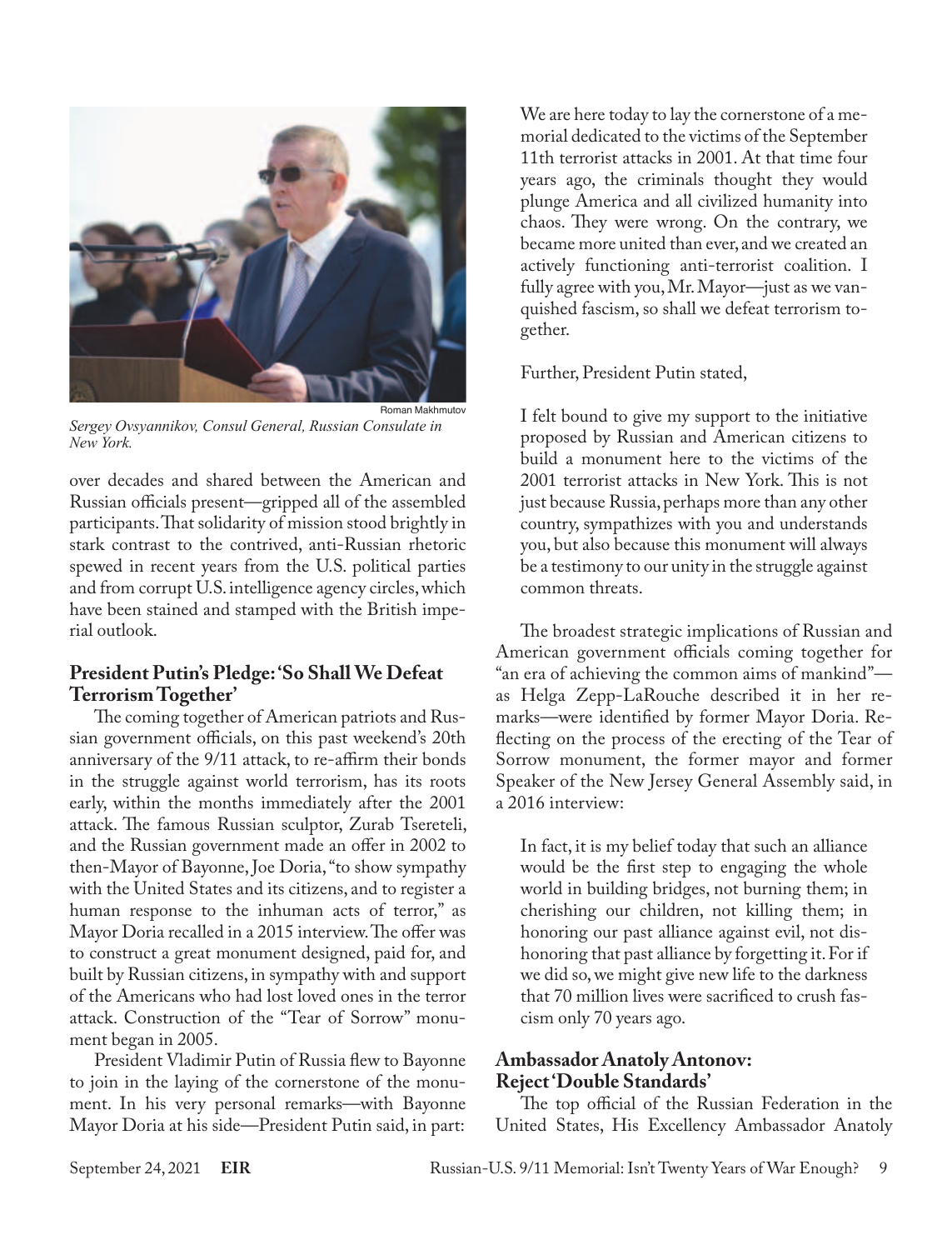

*James M. Davis, Mayor of Bayonne.*

Antonov, sent a renewed personal message of condolence to the 9/11 family members. This was posted on the Russian Embassy website and was widely publicized in the news media in Russia. Yet, given the continuing danger of military conflict today between the U.S. and Russia—created by ongoing NATO deployments against Russia—his message also contained a stern warning:

The 9/11 tragedy has shown that terrorism is a common global threat. Any attempts to create

isolated "islands of security" in the modern inter-connected world are ephemeral and doomed to failure. The victory over terrorists can be achieved only through joint efforts of the entire international community. There is no place for carelessness and double standards in this regard. It is unacceptable to divide terrorists into the good and the bad.

Consul General Sergey K. Ovsyannikov, of the Russian Consulate in New York, thanked The Schiller Institute for convening the Memorial Ceremony, saying,

It's no secret that currently the Russian-American relations are far from being perfect. This, how-



*Kevin Weaver, Chief of the Bayonne Fire Department.*

ever, does not mean that we don't share common interests, common values, and common memory. This Memorial has come to personify our unity and compassion.

He referred to the fact that The Schiller Institute, each year at Christmas time, holds a Memorial event with Russian and American music, at the Tear of Sorrow monument, to honor the members of the great Russian chorus, The Alexandrov Ensemble, who all perished in a plane crash in 2016:



*The Very Reverend Father John Fencik, American Carpatho-Russian Orthodox Diocese, USA, delivers the closing Prayer of Commendation.*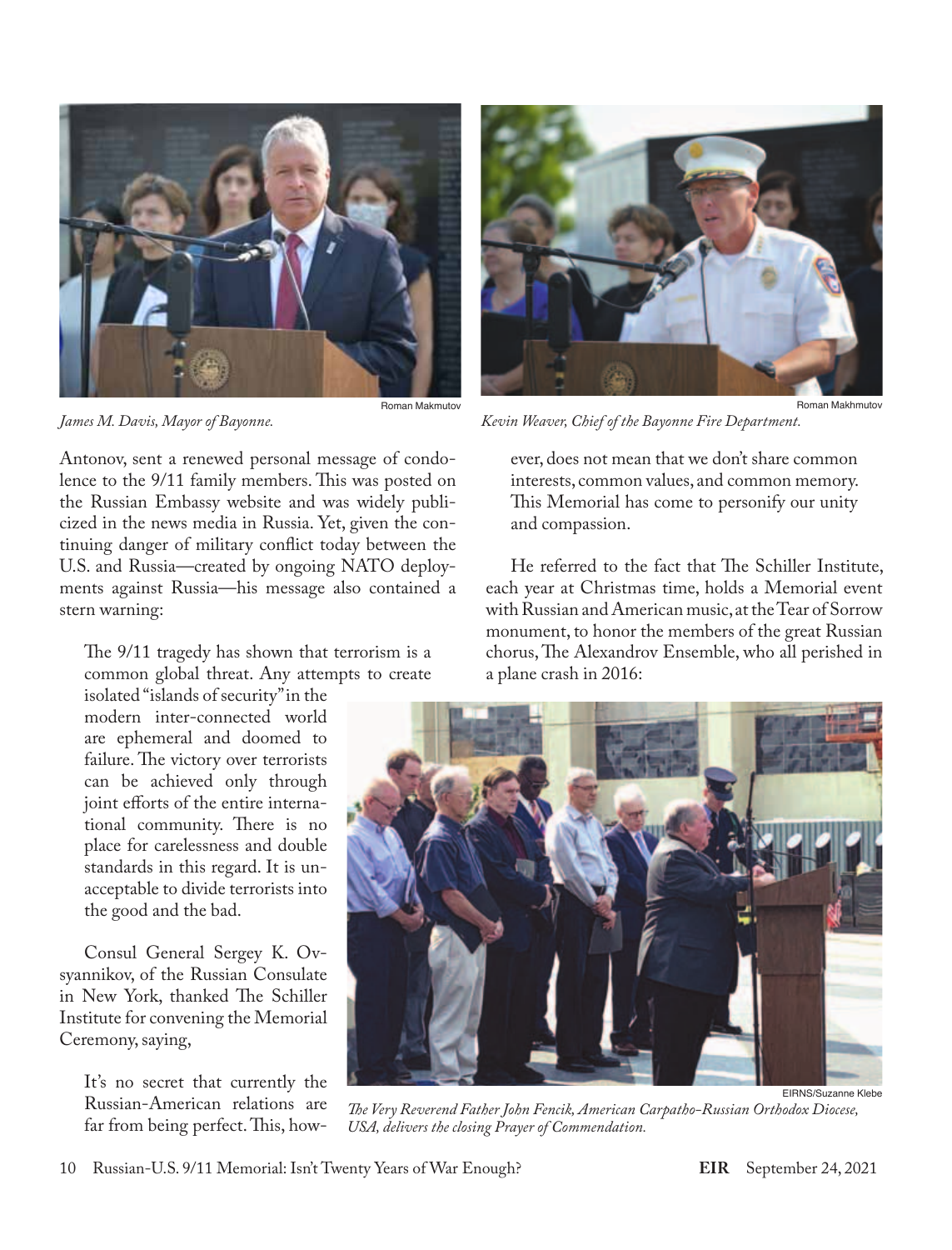Two decades ago, the ensemble was among the first to react to the tragedy of 9/11. Such examples of solidarity bring our peoples close together. Also, in response to global challenges.

#### **'God Bless the Russian Federation, God Bless the United States of America'**

Representing the City of Bayonne were Mayor James M. Davis; President of the Municipal Council, Sharon Nadrowski; and Chief of the Fire Department Keith Weaver. Mayor Davis, who was a police officer in Bayonne at the time of the 9/11 attack, talked about Bayonne's response:

While everyone was watching this unfold on TV on September 11, we, here in Bayonne, were *living it.* Those who were escaping, were coming here to Bayonne. Our hospital was treating the injured. Our police officers,

firefighters, me—one of our police officers here in Bayonne in 2001—were working with the NYPD and other agencies during the next couple months.

But, what it comes down to is that the world came together as One, because of an act of terror; because of an act that murdered innocent people, people who went to work that morning to provide for their families. I can't thank Mr. Tsereteli enough for what he has given to the City.

Fire Chief Weaver echoed the Consul General in thanking the Schiller Institute for organizing together with the Fire Department, every Christmas at the Tear of Sorrow monument, a memorial to the Alexandrov Ensemble. Many who have attended will remember, at the first memorial in 2016, Peter Iliichev, First Deputy Permanent Representative of the Russian Mission to the UN, speaking with tremendous emotion of the irreplaceable importance of art and of music in honoring the dead, "There are some ideas, some emotions which only music can express."

Fire Chief Weaver spoke of Russian sculptor Zurab Tsereteli as a caring friend of the American people:

Bayonne will *never* forget, because of a caring friend from across the world in Russia who reached out and put his hand on our shoulder



*Participants in the memorial ceremony gather at the portion of the monument with the names of those who died in the 9/11 attacks.*

and said, 'I'm going to help.' Mr. Tsereteli has done *so* much with this gift. He reminds those of us, who were here on February 26, 1993 and September 11, 2001 of the struggle against world terrorism. And through this monument he teaches those who weren't here that history. Most of all, he reminds us that although we are divided by oceans and flags, we are One in brotherhood.

It is the hope of mankind that the struggle against world terrorism will end one day and all people in this world will live in peace. Thank you all. God bless the Russian Federation, and God bless the United States of America.

Sculptor Zurab Tsereteli, in his very personal message to the Memorial Ceremony, described how he came to initiate his idea of a gift to the American people, and what he hoped to inspire in all those who came into its presence:

The Tear of Sorrow monument is a sculptural image of the memory of the dead, a tear that mourns their souls. In it we see our reflection and in this there is a warning to all those who sow evil. Today, peace and love are the most valuable things. May they live in our hearts as an eternal, eternal fire.